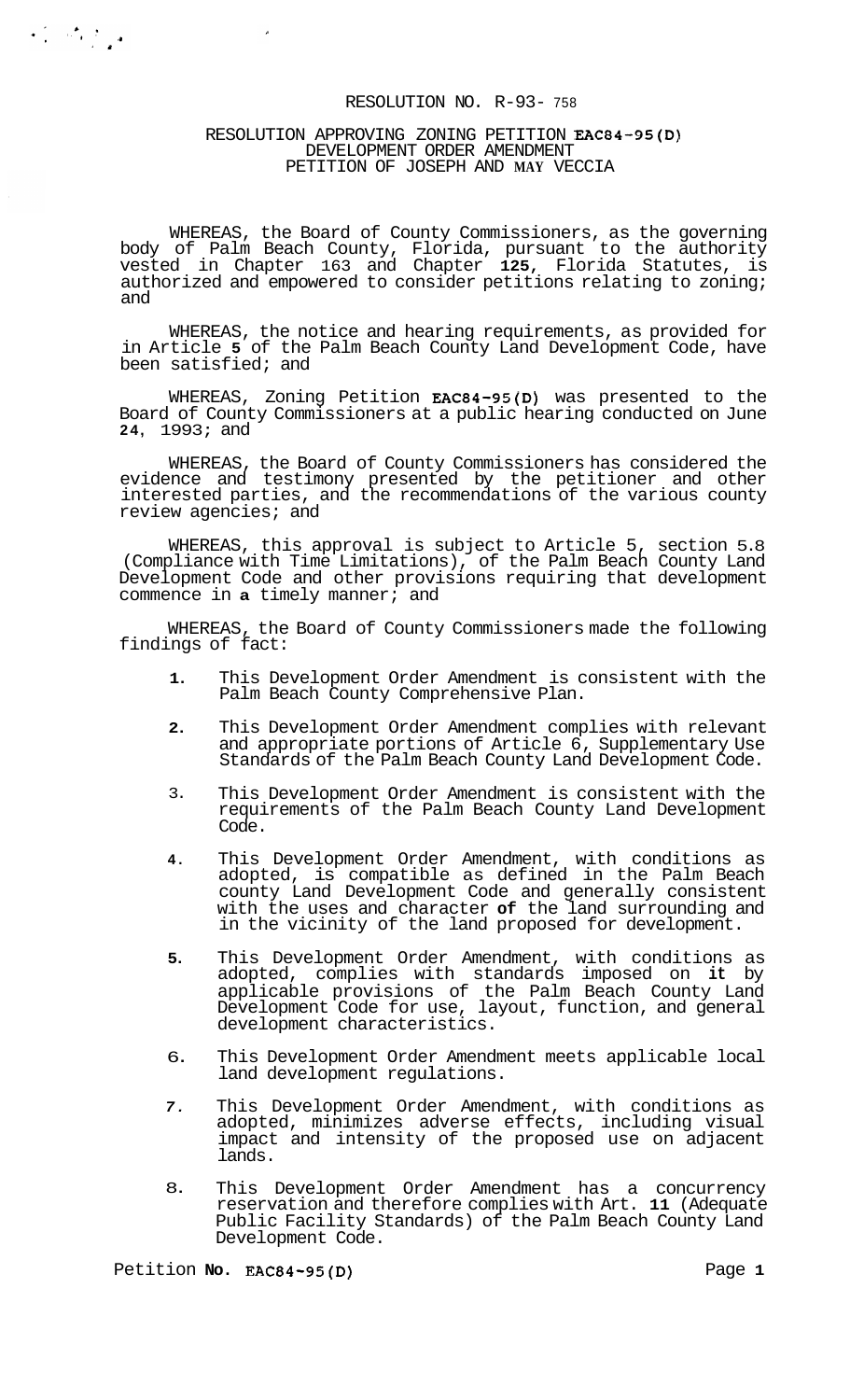- 9. This Development Order Amendment, with conditions as adopted, minimizes environmental impacts, including but not limited to water, air, stormwater management, wildlife, vegetation, wetlands and the natural functioning of the environment.
- **10.** This Development Order Amendment, with conditions as adopted, will result in logical, timely and orderly development patterns.

WHEREAS, Article *5* of the Palm Beach County Land Development Code requires that the action of the Board of County Commissioners be adopted by resolution.

NOW, THEREFORE, BE IT RESOLVED BY THE BOARD OF COUNTY COMMISSIONERS OF PALM BEACH COUNTY, FLORIDA, that Zoning Petition EAC84-95(D), the petition of JOSEPH AND MARY VECCIA, BY WINFORD L. HOOD, AGENT for a DEVELOPMENT ORDER AMENDMENT to allow a FUNERAL HOME, A REQUESTED USE IN THE COMMERCIAL POD OF A PLANNED UNIT DEVELOPMENT (MISSION BAY PUD), previously approved on a parcel of land legally described in EXHIBIT A, attached hereto and made a part hereof, and generally located on a vicinity sketch as shown on EXHIBIT B, attached hereto and made a part hereof, was approved on June 24, 1993, subject to the conditions of approval described in EXHIBIT C, attached hereto and made a part hereof.

Commissioner Roberts moved for the approval **of** the Resolution.

The motion was seconded by Commissioner Marcus and, upon being put to a vote, the vote was as follows:

|                     | Absent |
|---------------------|--------|
| Mary McCarty, Chair |        |
| Burt Aaronson       | Aye    |
| Ken Foster          | Aye    |
| Maude Ford Lee      | Absent |
| Karen T. Marcus     | Aye    |
| Warren Newell       | Absent |
| Carol A. Roberts    | Aye    |

The Chair thereupon declared that the resolution was duly passed and adopted this 24th day of June, 1993.

APPROVED AS TO FORM AND LEGAL SUFFICIENCY

 $\mathcal{L}_{\text{max}}$  , where  $\mathcal{L}_{\text{max}}$ 

PALM BEACH COUNTY, FLORIDA BY ITS BOARD **OF** COUNTY COMMISSIONERS

an<br>Propinsiya  $\mathscr{A}$ BY: DEPUTY CLERK  $\frac{1}{2}$   $\frac{1}{2}$   $\frac{1}{2}$   $\frac{1}{2}$   $\frac{1}{2}$   $\frac{1}{2}$   $\frac{1}{2}$ Allegate Communication

Petition No. EAC84-95(D) Petition No. 2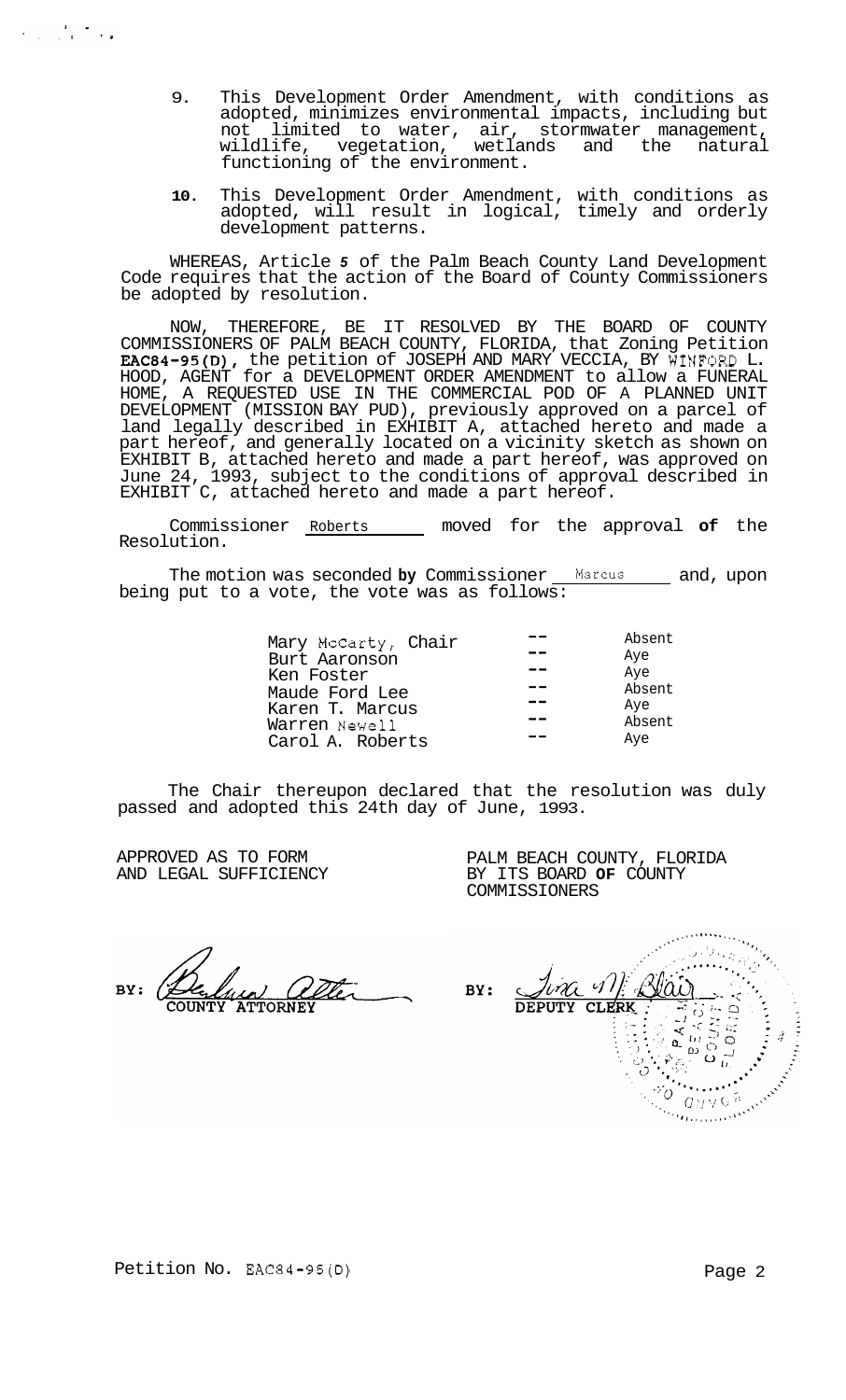# **EXHIBIT A**

# **LEGAL DESCRIPTION**

A parcel of land lying within Tract "O" according to the plat of Mission Bay as A parcel of land lying within Tract "O" according to the pract of hission 24 =<br>recorded in Plat Book 53, Pages 112 through 120 inclusive, of the Public Records of Palm Beach County, Florida and being more particularly described as follows:

Begin at the most Northerly Northwest corner of said Tract "O", thence North Begin at the most Northerly Northwest Coller of Said Tract "0", a distance of<br>89°08'17" East along the North line of said Tract "0", a distance of<br>195.00 feet; thence South 70°25'37" East along said North line of Tract "0" 04°33'42" East along said East line, a distance of 47.00 feet; thence South<br>85°26'18" West, a distance of 50.00 feet; thence South 04°33'42" East, a dis- $85°26'18''$  West, a distance of 50.00 feet; thence south 04 55.42 East, a dis-<br>tance of 90.00 feet; thence South 89°08'17" West, a distance of 167.27 feet; tance of 90.00 feet; thence South 89.00 17 west, a distance of 107.27 feet,<br>thence North 83°23'43" West, a distance of 55.47 feet; thence North 00°51'43" thence North 83°23'43" West, a distance of 55.47 feet; thence North 83°23'43" West, a distance of 20.00 feet; thence South 89°08'17" West, a distance of 243.16 feet to a point on a circular curve concave to the Northwest, radius point bears North 57°47'19" West from said point, having a radius of<br>377.49 feet and a central angle of 33°04'23", said curve being a part of the Easterly Right-of-Way of Calle Comercio according to said plat of Mission Bay;<br>thence Northeasterly along the arc of said curve and said Right-of-Way, an arc<br>distance of said curve and said Right-of-Way, an arc distance of 217.90 feet to the POINT OF BEGINNING.

Less and  $\operatorname{except}$  the following described parcel:<br>Begin at the most Northerly Northwest corner of said Tract "0"; thence North 89°08'17" East along the North line of said Tract "O", a distance of 195.00 feet; thence South 70°25'37" East along said North line of Tract "0", a distance reet; thence south 70-25-37 East along said North Time of flate of 7 a distance<br>of 44.82 feet; thence South 00°51'43" East, a distance of 52.09 feet; thence<br>South 89°08'17" West, a distance of 65.00 feet; thence South 00°5 South 89°08'17" west, a distance of 05:00 feet, thence South 00 51 45 Empty a<br>distance of 138.26 feet; thence South 89°08'17" West, a distance of 233.16 feet to a point on a circular curve concave to the Northwest whose radius point bears North 57°47'19" West from said point, having a radius of 377.49 feet and a central angle of 33°04'23", said curve being a part of the Easterly Right-of-Way of Calle Comercio according to said plat of Mission Bay; thence Northeasterly along<br>the arc of said curve and said Right-of-Way, an arc distance of 217.90 feet to the POINT OF BEGINNING.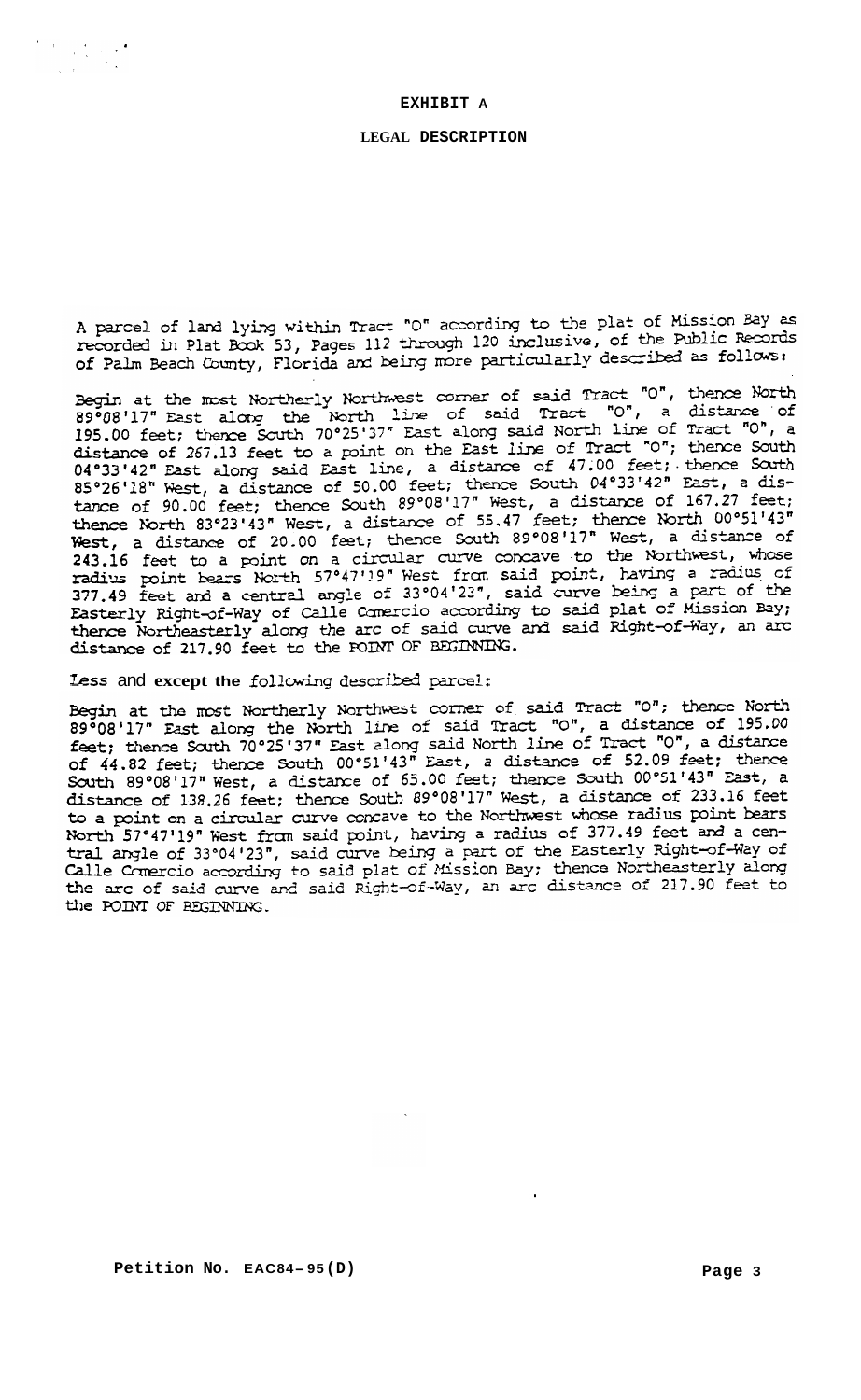# **EXHIBIT B**

# **VICINITY SKETCH**

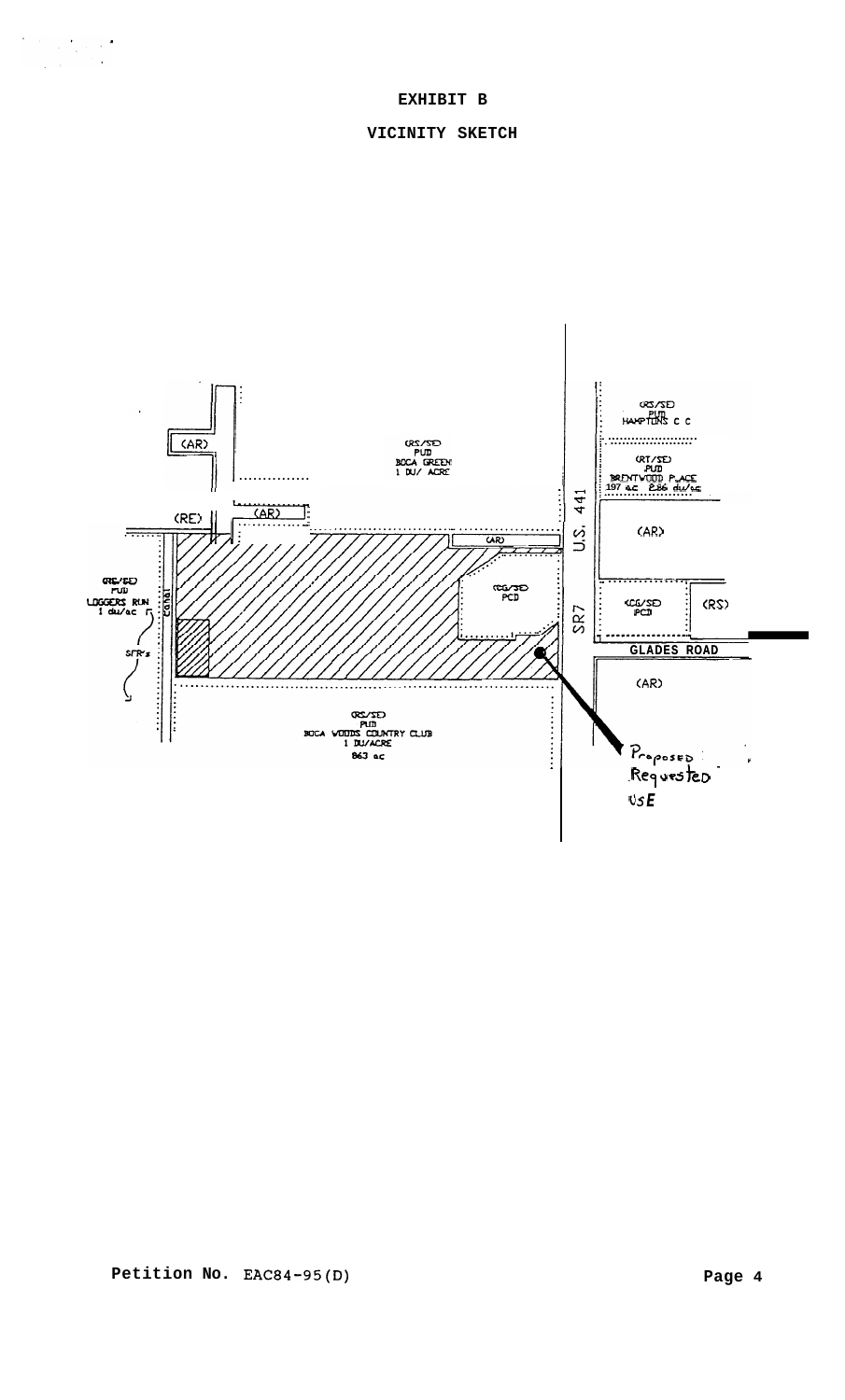#### EXHIBIT C

### CONDITIONS **OF** APPROVAL

NOTE: All previous conditions **of** approval are shown in **BOLD**  and will be carried forward with this petition unless expressly modified herein.

# A. GENERAL

- 1. The funeral home (Requested Use parcel *0)* hall **be** limited to chapel services and viewing only. No cremation or embalming shall be done on site.
- B. BUILDING AND SITE DESIGN
	- 1. Total **gross** floor area shall be limited to a maximum **of**  5,688 square feet. (additional square footage may be allowed pursuant to Article 5.4.E.13 (Minor Deviations) **of** PBC ULDC. (ZONING)
	- **2. The minimum setback for all buildings on the Recreation Facility and Club parcel shall be one-hundred (100) feet.**  (BUILDING) Previously Condition B.2 of R-93-346, Petition 84-95 (C) .
	- 3. **Architectural character and treatment which is compatible and harmonious with abutting development shall be provided on all sides of the proposed buildings in the Recreation Facility and Club parcel.** Previously Condition B.3 of R-93-346, Petition 84-95(C). (BUILDING)
	- 4. **All new air conditioning and mechanical equipment shall be screened from view on all sides in a manner consistent with the color and character of the principle structure.**  Previously Condition B.3 of R-93-346, Petition 84-95(C). (BUILDING)
- C. ALL PETITIONS
	- 1. Condition 1 of R-88-677, Petition 84-95(A), which currently states:

**"The developer shall comply with all previous conditions of approval unless expressly modified herein."** 

Is hereby deleted.

**2.** Condition 1 of R-89-1055, Petition 84-95(B) , which currently states:

> **"The developer shall comply with all previous conditions of approval, unless expressly modified herein.**

**Is hereby amended to state:** 

**All previous conditions of approval applicable to the**  subject property have been consolidated as contained herein. The petitioner shall comply with all previous **herein. The petitioner shall comply with all previous conditions of approval, including original deadlines for Zoning Code Section 402.9 compliance, unless expressly modified.** Previously Condition **C.2 of** R-93-346, Petition 84-95 (C) . (ZONING/MONITORING)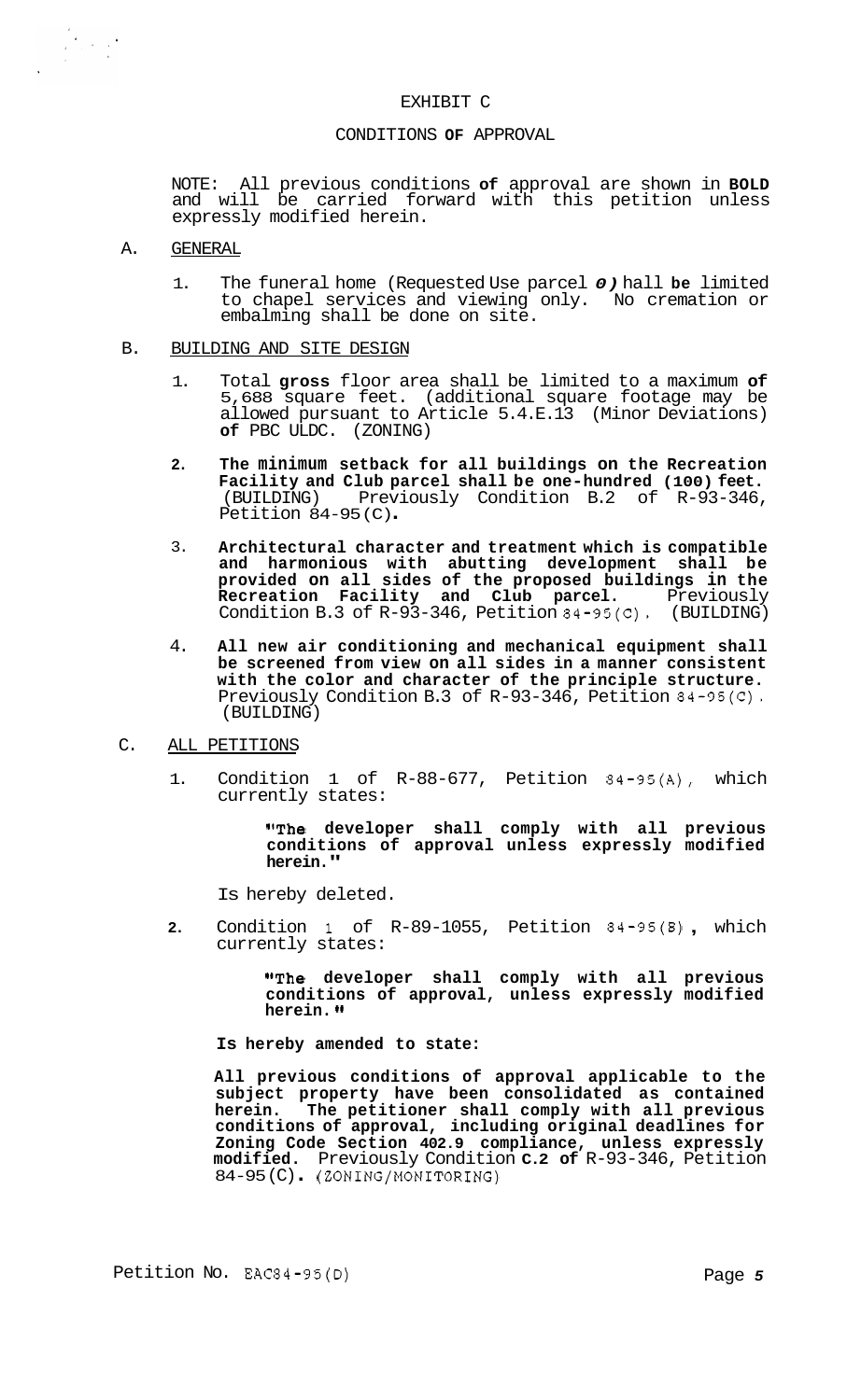- 3. **Prior to master plan and site plan certification, the master plan and site plan for the Recreation Facility and Club shall be amended to indicate compliance with all minimum property development regulations and land development requirements of Palm Beach County.**  development requirements of Palm Beach County.<br>Previously Condition C.3 of R-93-346, Petition 84-95 (C) . (ZONING)
- 4. Condition C.4 of R-93-346, Petition 84-95(C) which currently states:

**Development of the site shall be limited to the uses and**  site design shown on the site plan approved by the **Board** site design shown on the site plan approved by the Board of County Commissioners (Exhibit \_\_\_\_) . All modifications Condition C.4 Of R-93-340, Petition 84-99(C) Which<br>
currently states:<br>
Development of the site shall be limited to the uses and<br>
site design shown on the site plan approved by the Board<br>
of County Commissioners (Exhibit \_\_ **approval, must be approved by the Board of Ccmnty**  Commissioners at a public hearing conducted in accordance **with the requirements of the Unified Land Development Code. No use or design changes to the site plan shall be permitted by any administrative review process.** 

**Is** hereby deleted. [Reason: Code requirements]

**5. The Certificate for Concurrency Exemption Extension, Case**  Number 0301001X1, shall be revised prior to application **to the Development Review Committee for master plan and/or site plan certification in order to reflecl:: the square footage and total number of dwelling units within**  the PUD. Previously Condition C.1 of R-93-346, Petition 84-95 (C). (PLANNING)

D. HEALTH

- **1. Utilities (sewer and water) shall be brought to the site property line.** Previously Condition 27 of  $R-85-1045$ , Petition 84-95. (HEALTH)
- 2. Water service and sewer service are available to the **property. Therefore, no potable well and/or on site**  sewage disposal system shall be permitted on the si**te.** Previously Condition D.2 of  $R-93-346$ , Petition  $84-95$ (C). (HEALTH-Building)
- 3. The use of the facility shall be limited to a funeral viewing parlor only. No crematory, embalming or body<br>preparation will be allowed on-site. (HEALTH) preparation will be allowed on-site.
- **E.** ENGINEERING
	- **1. This development shall retain on site the first one inch of the stormwater runoff per Palm Beach County**  Subdivision and Platting Ordinance 73-4, as amended. In **addition, the developer shall provide legal positive outfall or receive a variance from this requirement.**  Previously Condition 1 of R-85-1045, Petition 84-95. (ENGINEERING)
	- **2. The property owner shall convey the ultimate right-of-way for Cain Boulevard necessary to provide for an ei.ghty (80) foot ultimate section. This right-of-way alignment shall be per the County Engineer's approval, within 90 days of adoption of the resolution by the Board of County Commissioners. Conveyance must be accepted by Palm Reach**  County prior to the issuance of the first building<br>permit. Previously Condition 2 of R-85-1045, Petition Previously Condition 2 of R-85-1045, Petition 84-95. (ENGINEERING)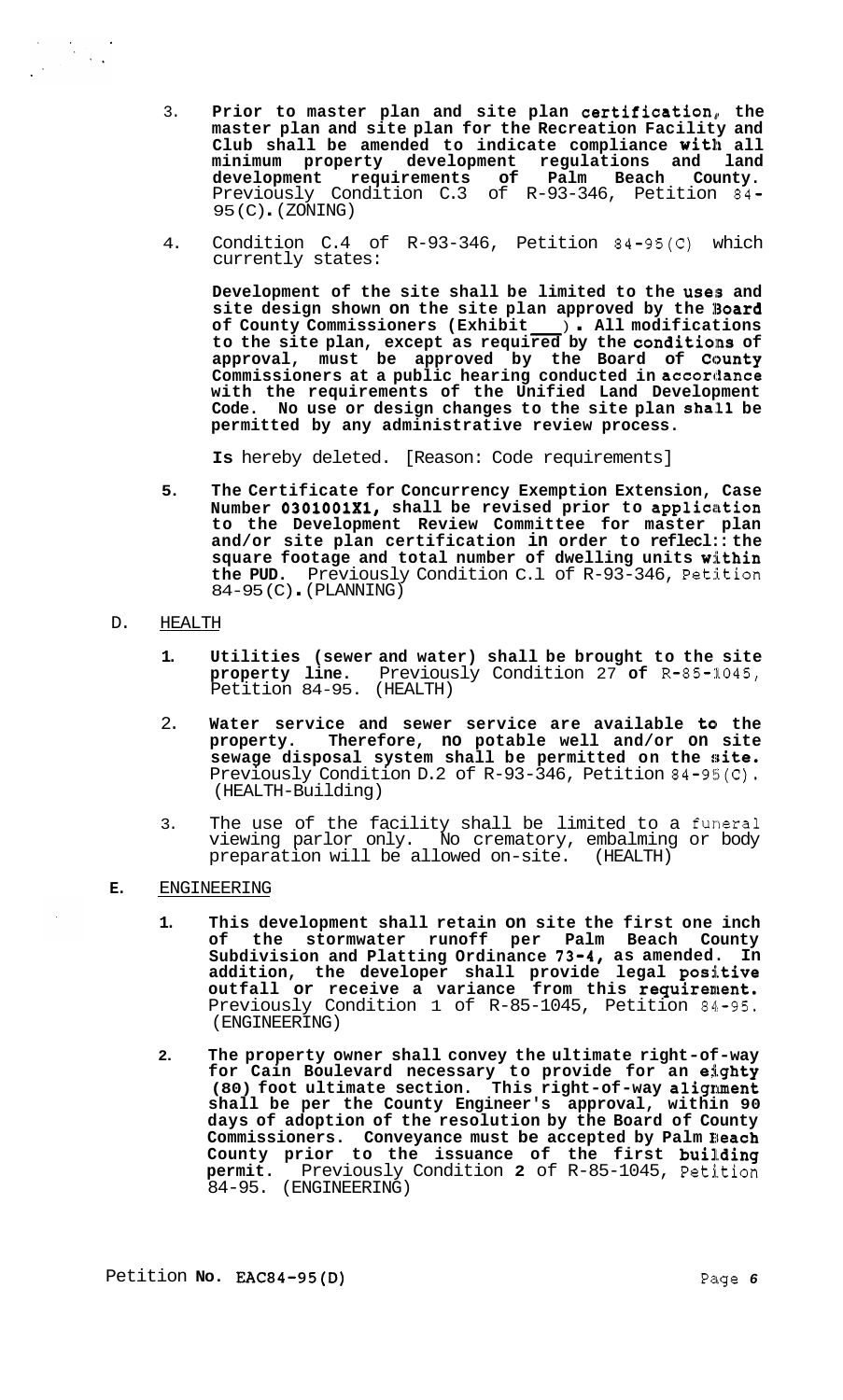- **3. The property owner shall convey for the ultimate right- of-way of the 8.R. 7, 240 feet west of the west rigbt-ofway line of the Lake Worth Drainage District E-1 Canal, within ninety (90) days of adoption of the resolution by the Board of County Commissioners; conveyance must be accepted by Palm Beach County prior to the issuance of the first building permit.** Previously Condition **3 of** R-85-1045, Petition 84-95. (ENGINEERING)
- **4. The property owner shall convey the ultimate right-ot-way for Glades Road necessary to provide for a 120 feet ultimate section. This right-of-way alignment shall be per the County Engineer's approval within ninety (90)**  days of adoption of the resolution by the Board of County **Commissioners; conveyance must be accepted by Palm :Beach County prior to the issuance of the first bui Lding permit.** Previously Condition 4 **of** R-85-1045, Petition 84-95. (ENGINEERING)
- **5. The property owner shall convey from the subject property the ultimate right-of-way for the "Special Exception" at Glades Road and S.R. 7 per the County Engineer's approval. This right-of-way shall be conveyed w:ithin ninety (90) days of adoption of the resolution by the Board of County Commissioners and accepted by Palm 13each County or prior to the issuance of a building pe::mit.**  Previously Condition 5 of R-85-1045, Petition 84-95. (ENGINEERING)
- **6. The petitioner shall provide the construction p1an:i for**  S.R. 7 as a four-lane, median-divided section (expandable<br>to 6 lanes), compatible with the Department. of compatible with the Department. of **Transportation typical section from Palmetto Park Road south to the Hillsboro Canal plus the appropriate tapers,**  per the County Engineer's approval. These plans shall be **completed within six (6) months of approval date by the Board of County Commissioners or prior to the issuance of a Certificate of Occupancy, whichever first occurs. The cost of these plans shall not exceed \$100,000.00.**  Previously Condition *7* **of** R-85-1045, Petition 81:-95. (ENGINEERING)
- **7. The developer shall construct Glades Road from 6.R. 7 west to the project's west property line as a four-lane, median-divided section, per the County Engineer's approval. This construction shall be per the follclwing phasing plan:**

**Phase 1 of this construction for Glades Road shall be a 4-lane median divided section from S.R. 7 to a point 200 feet west of Mission Bay Plaza entrance, plus the appropriate tapers, per the County Engineer's apprcval. The remainder of this section of roadway shal:. be constructed as a 2-lane section to the property's west property line. This construction shall be concurrent with the filing of each plat adjacent to Glades Road or when required by the County Engineer for paved continuity for Glades Road.** 

Phase 2 of this construction for Glades Road shall **ream** additional 2-lane section from the project's **West additional 2-lane section from the project's west property line east to a point 200 feet west Of Mission Bay Plaza entrance, per the County Engineer's approval. This construction shall be completed within thirty-six (36) months after completion of Phase 1 constructioa for**  This construction shall be funded from **impact fee monies collected within the impact fee zone, subject to approval by the Board of County Commissioners. The maximum amount of participation by Palm Beach County shall be \$250,000.00.** Previously Condition **13 of** R-85- 1045, Petition 84-95. (ENGINEERING)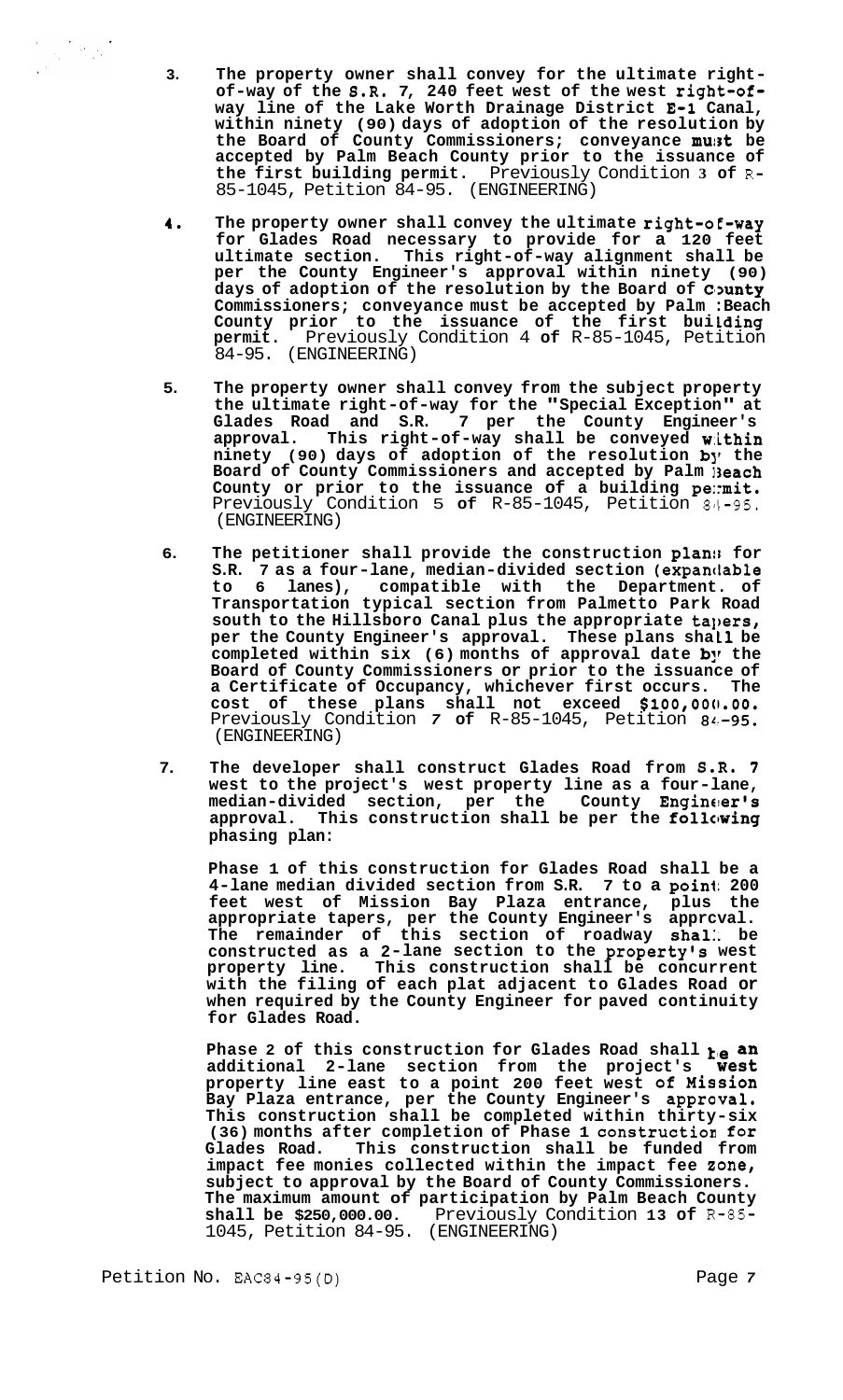- **8. Construction at the intersection of Glades Road and Cain**  Boulevard at the time of construction of Glades Roid:
	- **a. Left turn lane, west approach.**

 $\epsilon_{\rm{max}}$ 

 $\frac{1}{2}$ 

- **b. Left turn lane, north approach.**
- **c. Signalization when warranted as determined b!r the County Engineer.** Previously Condition 14 **of** 11-85- 1045, Petition 84-95. (ENGINEERING)
- **9. Construct at all of the project's entrances and G:LadeS Road at the time of construction of Glades Road, left and**  right turn lanes, per the County Engineer's approval. previously Condition 15 of R-85-1045, Petition 84-95. (ENGINEERING)
- **10. The Master Plan shall be revised to include a minimiun of**  80 foot right-of-way collector for the southern interior **spine road.** Previously Condition 17 **of** R-85-:.045, Petition 84-95. (ENGINEERING)
- **11. Construct at both of the project's entrances onto Cain Boulevard at the time of construction of Cain Boulelrard:** 
	- **a. Left turn lane, north approach.**
	- **b. Right turn lane, south approach.** Previously Condition 18 **of** R-85-1045, Petition 81.-95. (ENGINEERING)
- The petitioner shall provide Palm Beach County with a **12.**  road drainage easement through this project's internal lake system for the road drainage of Cain Boulevard,<br>Glades Road and S.R. 7. This drainage easement shall be subject to all governmental agency requirements. Previously Condition 19 of R-85-1045, Petition 84-95. (ENGINEERING)
- **13.**  The construction of S.R. 7 and Glades Road as outlined in **Conditions 7,8,9,10 and 16 shall be credited toward the** Fair Share Impact Fee in the amount and manner required **by the Fair Share Contribution for Road 1mproven.ents Ordinance as it presently exists or as it may from time to time be amended. This credit shall be based upon a Certified Cost Estimate by the Developer's Engixeer, subject to review by the County Engineer in an arount equivalent to the road construction for S.R. 7 and Glades**  Road as outlined in condition numbers 7,8,9,10 and 16 within ninety (90) days of adoption of the resolution by **the Board of County Commissioners.** Previously Condition **20 of** R-85-1045, Petition 84-95. (ENGINEERING)
- **14. Petitioner shall provide primary and secondary access to the site from adjacent roadways, (curb cuts and proper left and right turning lanes) in accordance with County Engineer guidelines.** Previously Condition **26 of** R-85- 1045, Petition 84-95. (ENGINEERING)
- **<sup>15</sup>**. **Based on traffic impacts and total traffic projected in the impact area, the project development shall be limited to the following phases:**

#### **RESIDENTIAL**

| Number of Months<br>After the Resolution<br>Date by the Board of | Maximum Number<br>of Building | Cumulative<br>Total of<br>Building |
|------------------------------------------------------------------|-------------------------------|------------------------------------|
| County Commissioners:                                            | Permits:                      | Permits:                           |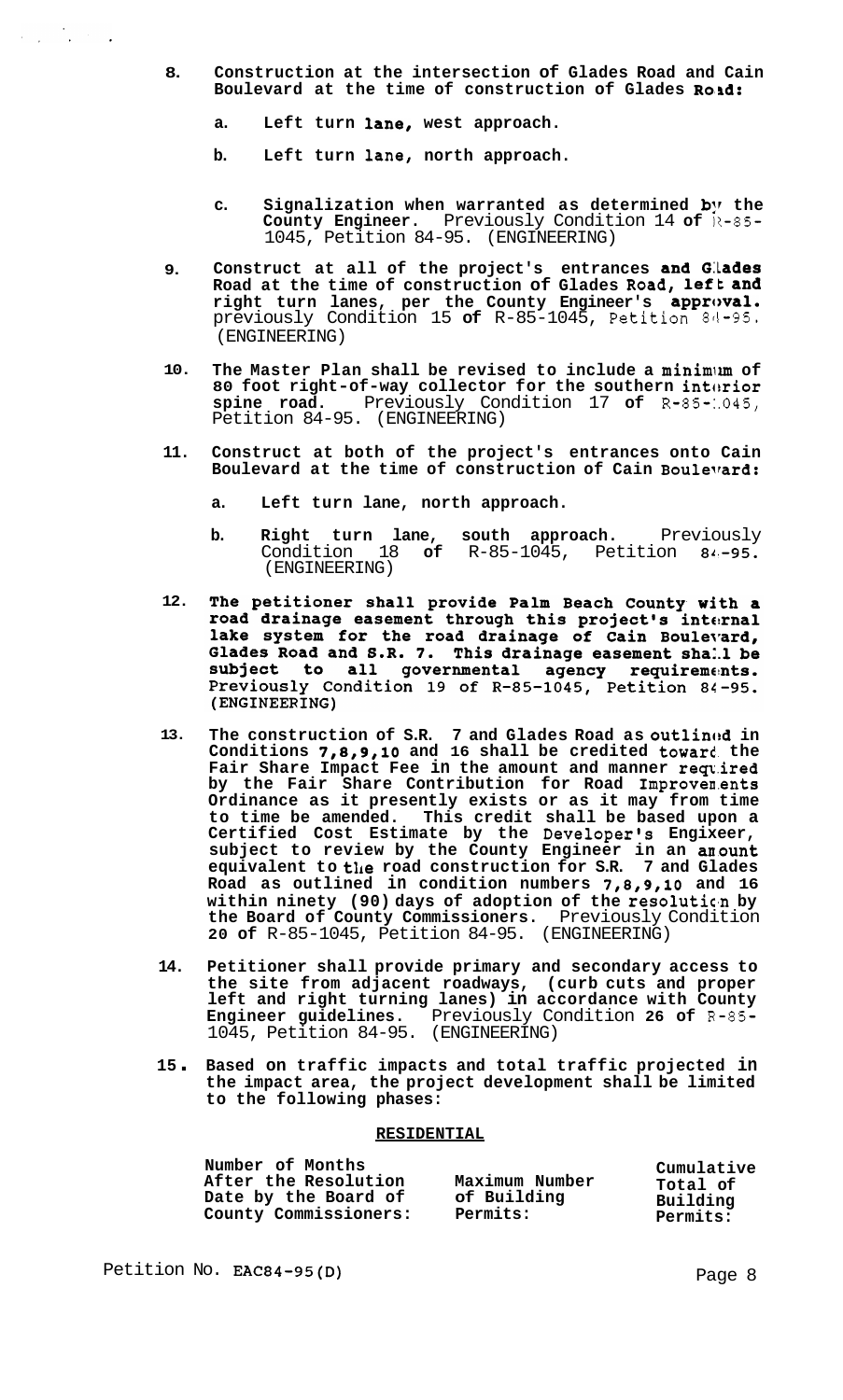| O  | $\bullet$      | 12 | O   | 0    |
|----|----------------|----|-----|------|
| 12 | ш              | 24 | 250 | 250  |
| 24 | ш              | 36 | 350 | 600  |
| 36 | ▬              | 48 | 300 | 900  |
| 48 | $\blacksquare$ | 60 | 300 | 1200 |
| 60 | ш              | 72 | 336 | 1536 |

#### **OFFICE**

 $\frac{1}{2} \sum_{i=1}^n \frac{1}{i!} \sum_{j=1}^n \frac{1}{j!} \frac{1}{j!} \frac{1}{j!}$ 

|           |       | Number of Months<br>After the Resolution<br>Date by the Board of<br>County Commissioners:                                                                                                                                                                       | Maximum Trip<br>Generation $\star$<br>(per day) | Cumulative<br>Trip<br>Generation<br>$(per$ $day)$ |
|-----------|-------|-----------------------------------------------------------------------------------------------------------------------------------------------------------------------------------------------------------------------------------------------------------------|-------------------------------------------------|---------------------------------------------------|
| 0         | $-12$ | 0                                                                                                                                                                                                                                                               |                                                 | 0                                                 |
| $12 - 24$ |       | $\mathbf 0$                                                                                                                                                                                                                                                     |                                                 | 0                                                 |
| $24 - 36$ |       | 1000                                                                                                                                                                                                                                                            |                                                 | 1000                                              |
| $36 - 48$ |       | 1000                                                                                                                                                                                                                                                            |                                                 | 2000                                              |
| $48 - 60$ |       | 900                                                                                                                                                                                                                                                             |                                                 | 2900                                              |
| $*$ NOTE: |       | Traffic generation characteristics shall be<br>determined by the standard methods used in<br>Palm Beach County for buildings, or portions<br>of buildings, certified for occupancy.<br>Previously Condition 2 of R-88-677, Petition<br>$84-95(A)$ (ENGINEERING) |                                                 |                                                   |

- 16. The petitioner shall provide the construction plans for **Glades Road as a six-lane, median-divided facility from Powerline/Jog Road to just East of the Florida Turilpike entrance, plus the appropriate tapers, per the County Engineer's approval. These plans shall be comp:!eted within 18 months of the resolution date by the Boai:d of County Commissioners. The cost of these plans sha1:L not exceed \$100,000.00.** Previously Condition **3 of R-88.-677,**  Petition **84-95 (A)** . (ENGINEERING)
- 17. The additional right-of-way for S.R. 7, as determined by **the Florida Department of Transportation, from Palxletto**  Park Road to the Hillsboro Canal with the appropniate **tapers which will be required for the road construc:tion for S.R. 7, shall be acquired by Palm Beach County a'; the developer's expense.** Previously Condition **4 of R-88.-677,**  Petition **84-95(A).** (ENGINEERING)
- **18. The developer shall construct S.R. 7 as a four-.lane divided section from Palmetto Park Road South to the Hillsboro Canal, plus the appropriate tapers, per County Engineer's approval. The construction shall incluile an asphalt overlay of the two existing lanes on S.R.** :', **if**  required by the County Engineer. This construction  $$hall$ **be completed and accepted by the Florida Departme1.t of Transportation within nine (9) months of Palm Ileach County's acquisition of the right-of-way described in Condition No. 9."** Previously Condition **5 of R-88-.677,**  Petition **84-95(A).** (ENGINEERING)
- **19. The developer shall construct at the intersection of Glades Road and S.R. 7 concurrent with the four-lanillg of S.R. 7 fronting this parcel:** 
	- **a. Right turn lane, south and west approach.**
	- **b. Dual left turn lanes all approaches.**
	- **c. Right turn lane, north approach.**
	- d. Right turn lane, east approach. Previously Condition **6 of R-88-677,** Petition **84-9E(A).**  (ENGINEERING)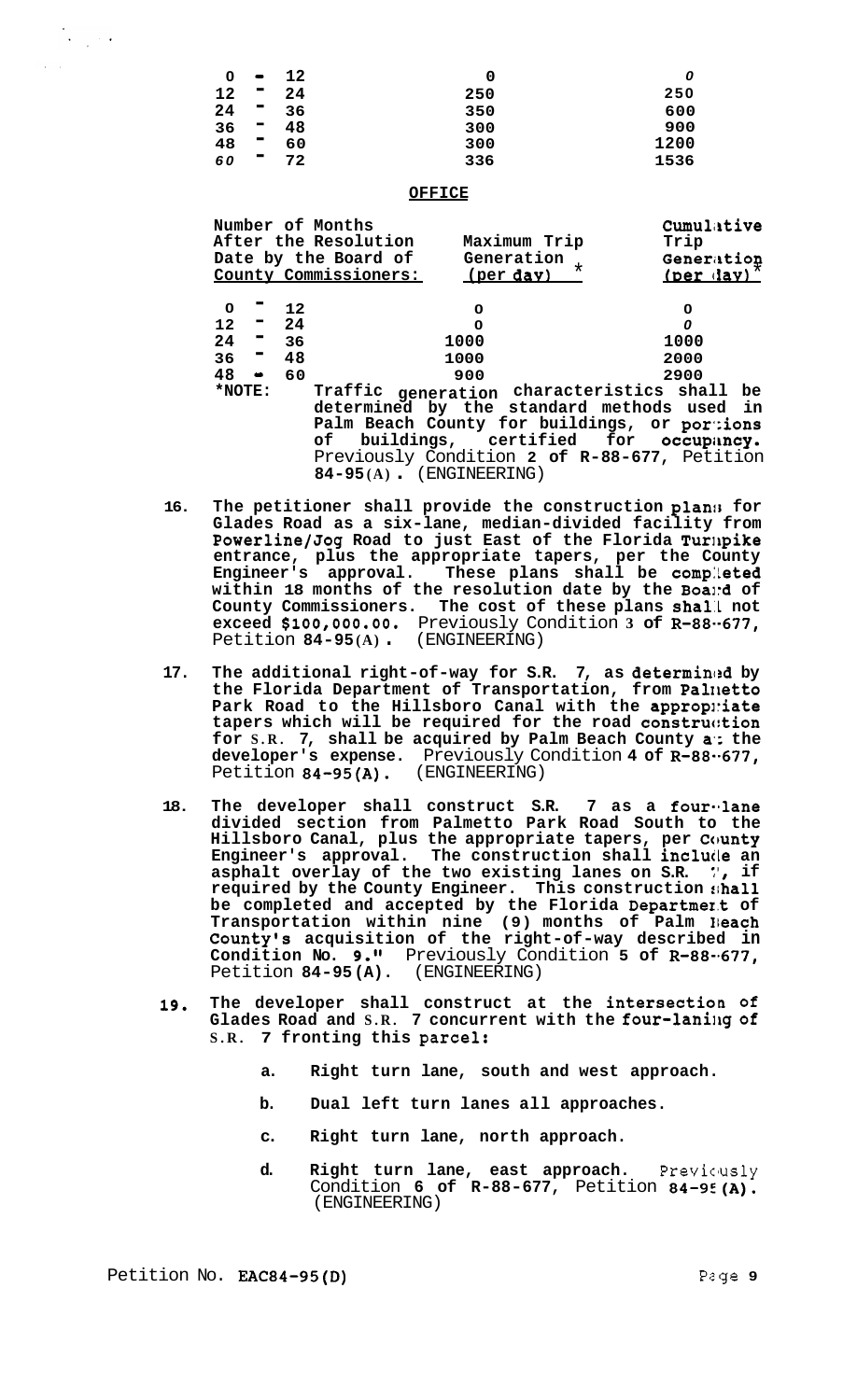- **20. The developer shall construct Glades Road as a six-lane median divided section from Powerline/Jog Road to just East of the Florida Turnpike entrance in conjunctior. with**  the construction of the Florida Turnpike interchange. In **addition, the developer shall provide a cash contribution to the Florida Department of Transportation for this construction of the Florida Turnpike overpass expansion. The total commitment by the Developer for plan preparation (as noted in Condition No. 8) construction, and Florida Department of Transportation contribution shall not exceed \$18000,000.00.~~** Previously Condition 7 **of** R-88-677, Petition 84-95(A). (ENGINEERING)
- **21. If any of the improvements listed above are completed by others prior to the date required by this petition, then the developer will be relieved of all or part** *0::* **the respective improvement project. Palm Beach County shall make available other existing developer commitments which are earmarked for the construction of Glades Road from Jog/Powerline Road to Boca Rio Road to this developer prior to the same being constructed. In the event that another entity constructs S.R. 7 from Hillsboro Canal to Palmetto Park Road (or) Glades Road from Jog/Powerline Road to Boca Rio Road, this Developer shall mc.ke a contribution in either cash or construction costs in a total amount not less than \$18111,130.00. Note: It is the intent of the Off ice of the County Engineer that Palmetto Park Road will be constructed as a 6-lane median divided section from west of the Florida Turnpike ta 1-95 at the time of construction for its presently budgeted 4 lane median-divided section. This could be accomplished**  provided that the Board of County Commissioners approves, **with the use of the Impact Fees, Monies or 3ther developer commitments which may be granted zming approvals.** Previously Condition 8 **of** R-88-677, Petition  $84-95 (A)$  (ENGINEERING)
- **<sup>22</sup>**. **The developer shall construct Cain Boulevard fro11 the project's north property line south to Glades Road within the planned unit development at the time of the filing of**  the adjacent plats or when required by the County **Engineer for the continuity for Cain Boulevard and shall be completed prior to February I, 1989 or in conjunztion with the park's access road.** Previously Condition 8 **of**  R-89-1055, Petition 84-95(B). (ENGINEERING)
- 23. **The Developer shall plat the subject property in**  accordance with provisions of Article 8, Subdivision, **Platting and Required Improvements of the ULDC. The**  platting of this property may be phased in accoriance **with a phasing plan acceptable to the office 01' the County Engineer. A phase should not be larger than what would reasonably be expected to be completed withi3 the time frame of the posted surety.** Previously Condition E.23 **of** R-93-346, Petition 84-95(C). (ENGINEERING)

# **F.** IRRIGATION QUALITY WATER

 $\mathcal{F}^{\mathcal{A}}_{\mathcal{A}}$  ,  $\mathcal{F}^{\mathcal{A}}_{\mathcal{A}}$  ,  $\mathcal{F}^{\mathcal{A}}_{\mathcal{A}}$  ,  $\mathcal{F}^{\mathcal{A}}_{\mathcal{A}}$  ,

1. When irrigation quality water is available within 500 **feet of the property, the petitioner shall connect to the system subject to permitting and/or requirements oE the Florida Department of Environmental Regulations a.ld/or the South Florida Water Management District. The cost**  for connection shall be borne by the property owner. Previously Condition **F. 1 of** R-93-346, Petition 84-95 (C).<br>(UTILITIES)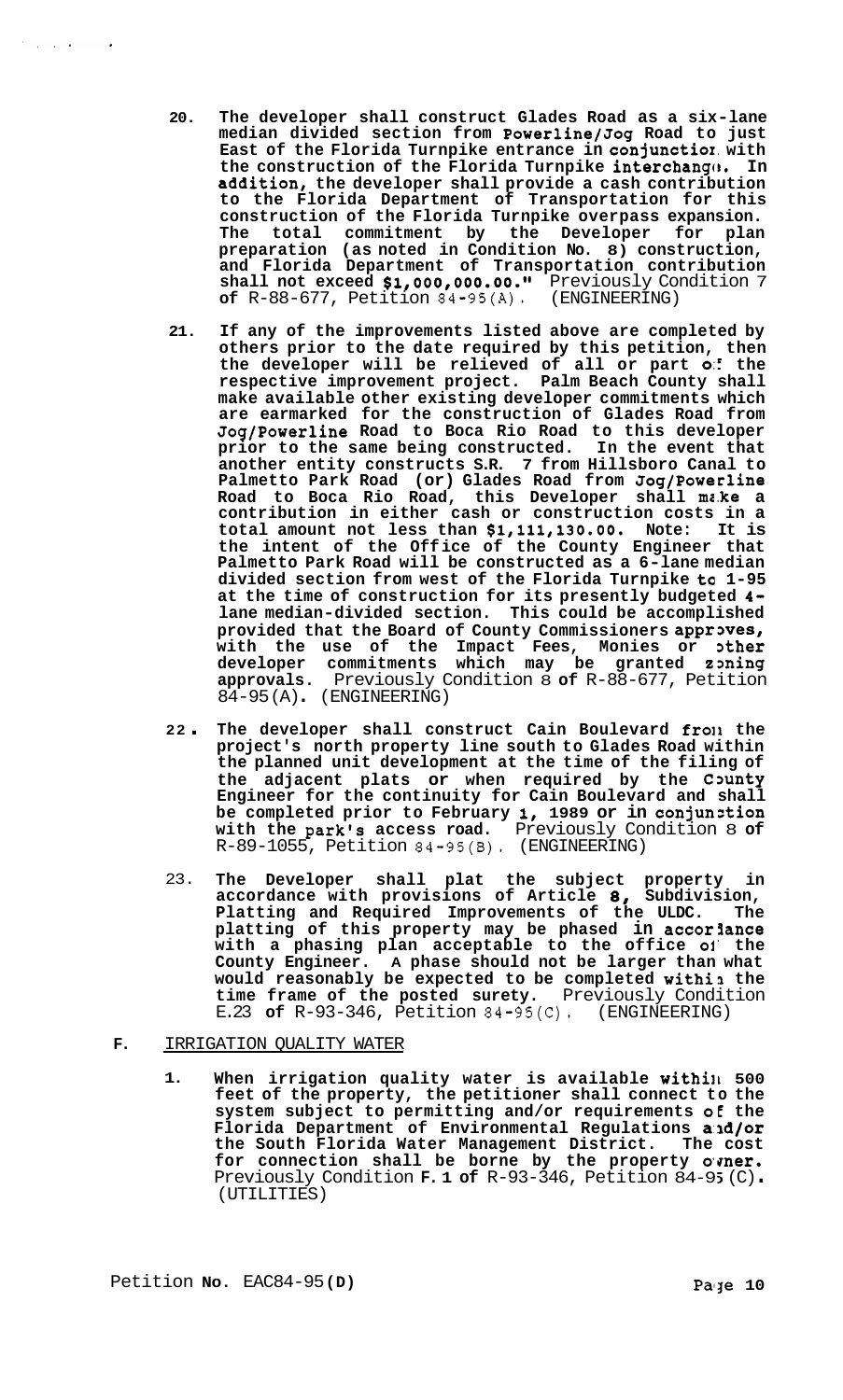#### G. LANDSCAPING " GENERAL

 $\alpha = 1.3$  and  $\alpha = 1.3$ 

- 1. **Prior to site plan certification, the petitioner shall revise the landscape tabular data on the site pla:1 for**  the Recreation Facility and Club parcel to reflect **conformance to minimum Landscape Code requirementit and all landscape conditions of approval.** Previously Condition G.l **of** R-93-346, Petition 84-95(C). (ZON.CNG)
- 2. **All required trees in the landscape buffer strips for the Recreation Facility and Club parcel shall meet the following minimum standards at installation:** 
	- **a. Tree height: fourteen (14) feet.**
	- **b. Trunk diameter: 3.5 inches measured 4.5 feet above grade.**
	- **c. Canopy diameter: seven (7) feet. Diameter :shall be determined by the average canopy radius at 3 points measured from the trunk to the oute1:most branch tip. Each radius shall measure at leas.: 3.5**  feet in length. Previously Condition G.2 of R-93-346 Petition 84-95(C). (ZONING)
- H. LANDSCAPING INTERIOR (TENNIS ACADEMY)
	- **1. No more than four (4) tennis courts shall be contiqtous. A minimum fifteen (15) foot landscape strip !,hall separate all tennis court groups. The required 1and:icape strips shall at a minimum include:** 
		- **a) One (1) native canopy tree planted every tlrenty (20) feet on center.**
		- **b) Five (5) thirty** *(30)* **inch high shrub or ]ledge material for each required canopy tree.** Previously Condition H.l **of** R-93-346, Petition 84-9!i(C). (ZONING)
- I. LANDSCAPING ALONG THE NORTH PROPERTY LINE OF THE RECREATION FACILITY AND CLUB PARCEL (TENNIS ACADEMY)
	- **1. Landscaping and buffering along the north property line of the Recreation Facility and Club parcel shall be upgraded to include:** 
		- **a. A minimum ten (10) foot wide landscape bliffer strip.**
		- b. One (1) native canopy tree planted every tventy **(20) feet on center.**
		- **c. Thirty (30) inch high shrub or hedge material spaced no more than twenty four (24) incheo on center at installation, to be maintained iLt a minimum height of thirty-six (36) inches.**  Previously Condition 1.1 **of** R-93-346, Petitior 84- 95 (C) . (ZONING)
- J. LANDSCAPING ALONG THE SOUTH PROPERTY LINE OF THE RECREPTION FACILITY AND CLUB PARCEL (TENNIS ACADEMY)
	- **1. Landscaping within the required twenty-five (25) foot landscape buffer along the south property line of the Recreation Facility and Club parcel shall be upgradetd to include:**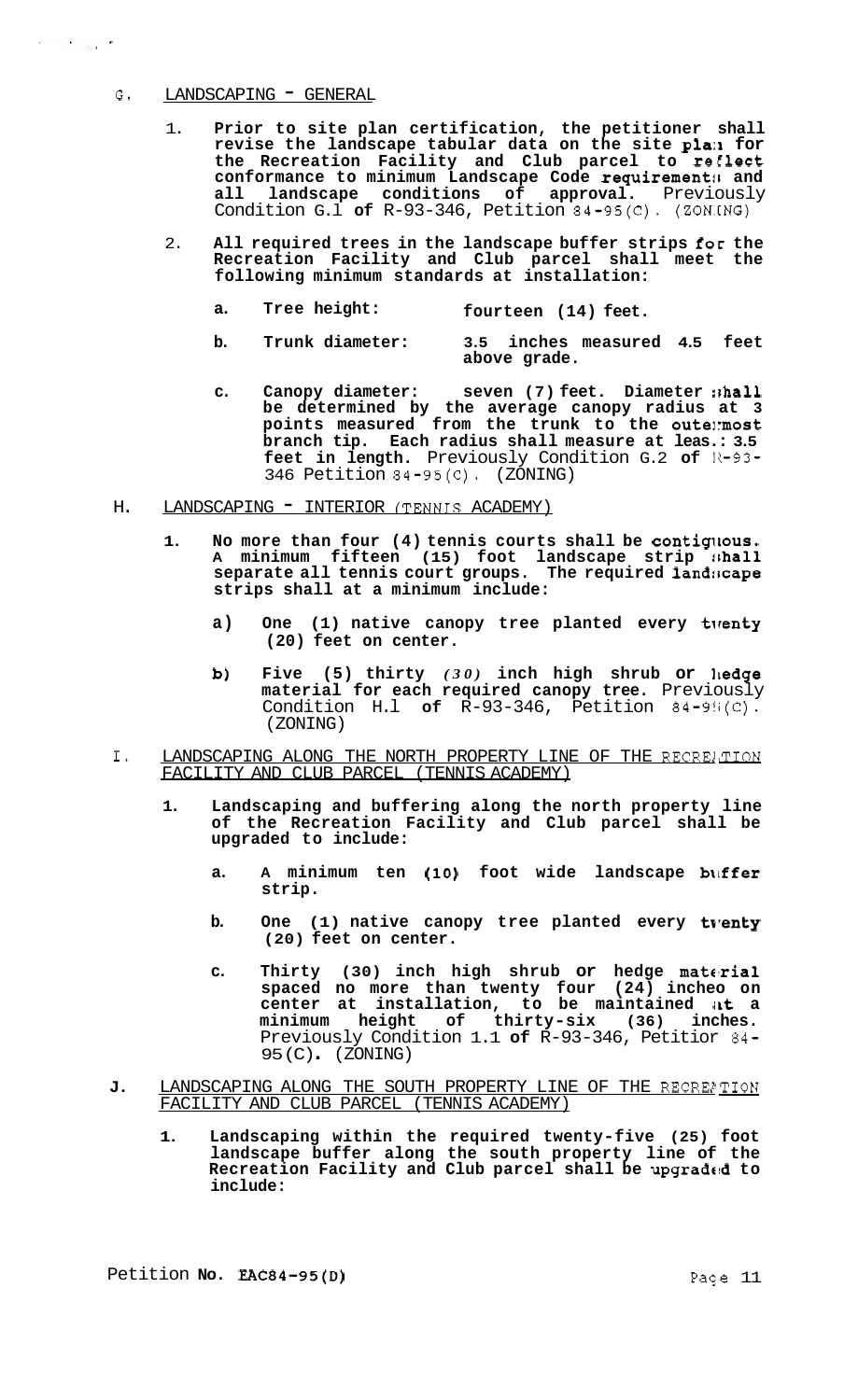- **a. An eight (8) foot high opaque concrete wall scttback ten (10) foot from the property line. The extarior side of the wall shall be given a firhished architectural treatment which is compatibll, and harmonious with abutting development.** Previously Condition **J.1** of R-93-346, Petition 84-95(C). (ZONING)
- **2. The following landscaping requirements shall be installed on the exterior side of the required wall:** 
	- **a. One (1) native canopy tree planted every twenty (20) feet on center.**
	- **b. Thirty (30) inch high shrub or hedge material spaced no more than twenty four (24) inches on center at installation, to be maintained at a minimum height of forty-eight (48) inches.**  Previously Condition **J.2 of** R-93-346, Petiticn 84- 95 (C) . (ZONING)
- 3. **Along the interior side of the required wall, the property owner shall install twenty-four (24) inch high shrub or hedge material spaced no more than twenty four (24) inches on center, to be maintained at a minimum height of thirty-six (36) inches.** Previously Condition 5.3 **of** R-93-346, Petition 84-95(C). (ZONING)
- **K.** LANDSCAPING ALONG THE EAST PROPERTY LINE **OF** THE RECREATION FACILITY AND CLUB PARCEL (TENNIS ACADEMY)
	- **1. Landscaping along the east property line of the Recreation Facility and club parcel (tennis aca3emy) shall be upgraded to include:** 
		- **a. A minimum twenty-five (25) foot wide landscape buffer strip.**
		- **b. A six (6) foot high opaque concrete wall setback**  ten (10) foot from the property line. The exterior **side of the wall shall be given a finished architectural treatment which is compatible and harmonious with abutting development. The wall shall include a minimum of one (1) pedestrian accessway between the residential areas to the east and the tennis academy.** Previously Conditio11 **K.l of** R-93-346, Petition 84-95(C). (ZONING)
	- 2. The following landscaping requirements shall be installed **on the exterior side of the required wall:** 
		- a. One (1) native canopy tree planted every twenty **(20) feet on center.**
		- **b.** Thirty (30) inch high shrub or hedge material **spaced no more than twenty four (24) inches on center at installation, to be maintained at a**  minimum height of forty-eight (48) inches. Previously Condition **K.2 of** R-93-346, Petition 84-95 (C) . (ZONING)
	- 3. **Along the interior side of the required wall, the property owner shall install twenty-four (24) inch high shrub or hedge material spaced no more than twenty four (24) inches on center, to be maintained at a millimum height of thirty-six (36) inches.** Previously Cond:.tion K.3 **of** R-93-346, Petition 84-95(C). (ZONING)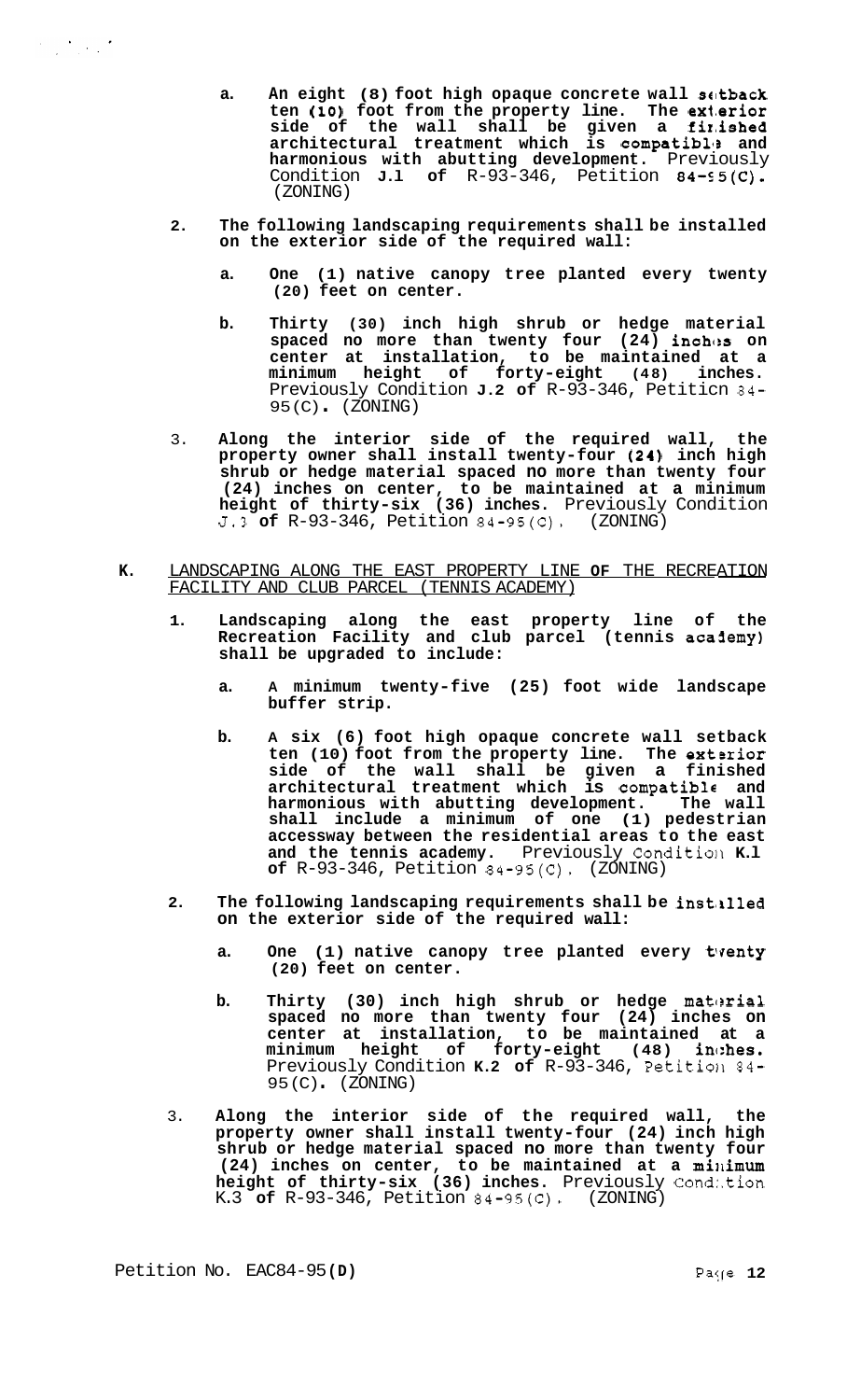- L. LANDSCAPING ALONG **THE** WEST PROPERTY LINE OF **THE** RECRE.4TION FACILITY AND CLUB PARCEL (TENNIS ACADEMY)
	- 1. **Landscaping and buffering along the west property line of the Recreation Facility and Club parcel shall be upg::aded to include:** 
		- **a- A minimum five (5) foot wide landscape bitffer strip.**
		- **b. One (1) native canopy tree planted every tlrenty (20) feet on center.**
		- c. Thirty (30) inch high shrub or hedge material **spaced no more than twenty four (24) inches on**  center at installation, to be maintained at a  $minimum$  height of thirty-six (36) inches. Previously Condition L.1 of R-93-346, Petition 84- $95 (C)$   $(ZONING)$
- M. LANDSCAPING ALONG THE WESTERN PROPERTY LINE OF THE PLINNED UNIT DEVELOPMENT
	- **1. Mission Bay Development Company, Inc. agrees to maiI.tain the row of pine trees located in the right-of-way 01' the north/south canal running contiguous to the western property line of the Mission Bay Planned Unit Develogment and forming the eastern property line of the Loggers, Run Planned Unit Development until such time that it may be removed by the Home Owner's Association. Mission Bay Development Company, Inc. agrees to plant additional natural vegetation in any gaps in said row of pine trees for the purpose or providing a continuous pine tree visual buffer between the improvements constructed within the Loggers Run Planned Unit Development and to be constructed within the Mission Bay Planned Unit Development.** Previously Condition 5 **of** R-89-1055, Petition 84-95(B). (ZONING/ENGINEERING)
	- **<sup>2</sup>**. **Mission Bay Development Company, Inc. agrees to construct a landscape berm system within twenty-five (25) feet of the Planned Unit Development buffer along the west property line of the Mission Bay Planned Unit Development for the purpose of providing a continuous landscape berm system between the residences to be constructed within the Mission Bay Planned Unit Development. In additicn to**  the foregoing, the developer of parcel "I" shall install **within the portion of the twenty-five (25) buffer on the**  western property line of parcel "I" the following:
		- **a. A six (6) foot high opaque fence; and,**
		- **b- A typical lot buffer planting as represented by Exhibit 52.**

**The six (6) foot high opaque fence shall be installed Prior to the construction of homes. The typical lot buffer planting shall be installed prior to the issusnce of Certificate of Occupancy for each home.** Previo lsly Condition 6 of R-89-1055, Petition 84-95(B). (ZONIN;)

**3- All prohibited plant species within the twenty-five (25) foot buffer along the western portion of Mission Bay Planned Unit Development shall be eradicated. 'phis eradication program shall not commence until the**  construction Of the required landscape berm has bequn. Previously Condition 7 of R-89-1055, Petition 84-95(8). (ZONING)

 $\mathcal{L} = \mathcal{L} \left( \mathcal{L} \right)$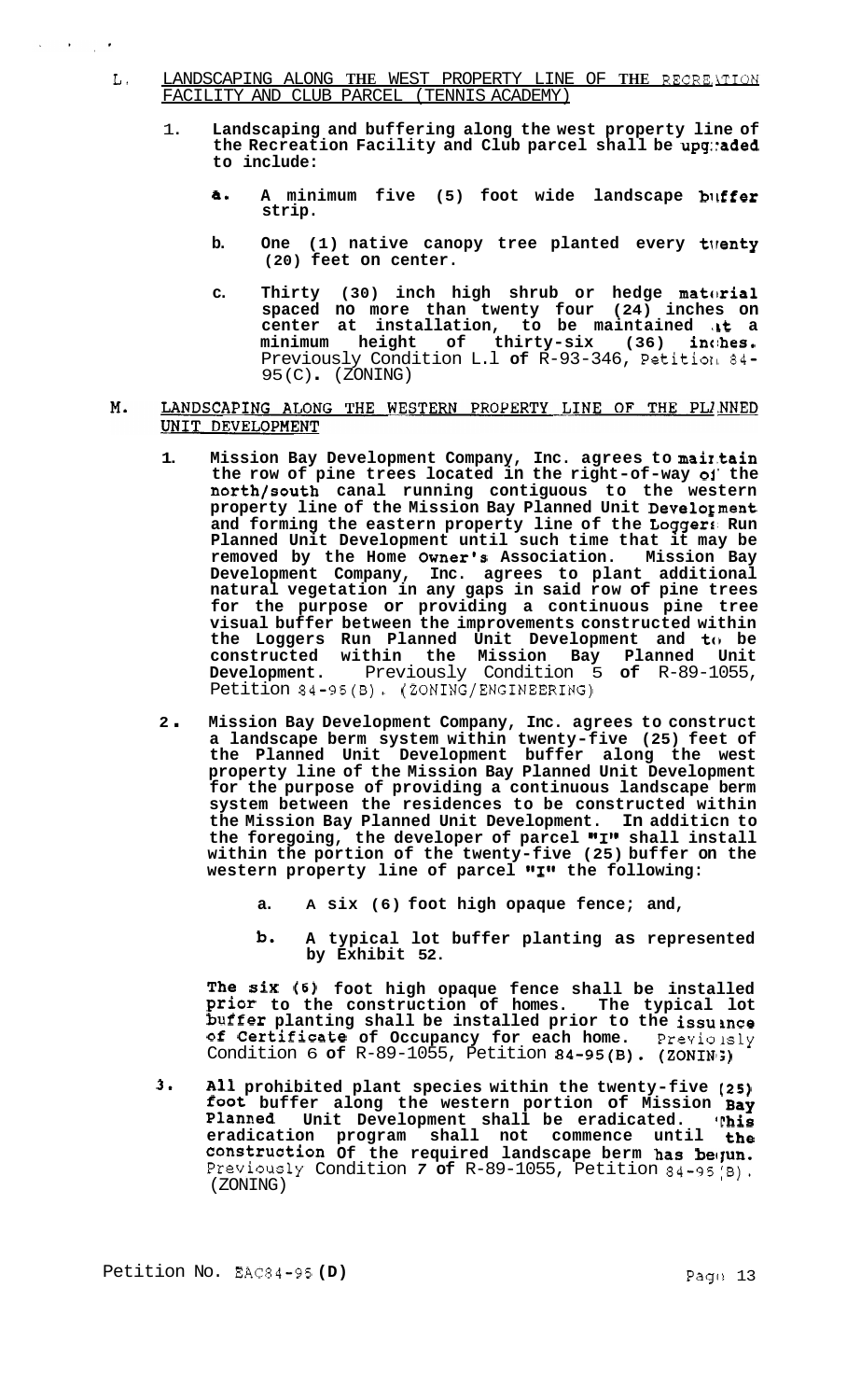**4.** All building plans for parcel "I", submitted tc the **Building Department for permitting, shall co ltain landscape plans for that portion of the twenty-five (25) foot buffer abutting or within the lot. The landscape plan shall reflect the intent of Exhibit No. 52, as found in the Zoning Petition file.** Previously Condition 3 **of**  R-89-1055, Petition 84-95(B). (BUILDING/ZONING)

# N. LEGAL

 $\mathcal{L}_{\text{max}} = \frac{1}{2} \sum_{i=1}^{2} \mathcal{L}_{\text{max}}$ 

**1. Exact copies of the master plan and related graphic:s as presented at the Board of County Commissioner's prlblic hearing shall be submitted to the Zoning Divisiox. and made part of the official file.** Previously Condition 39 **of** R-85-1045, Petition 84-95. (ZONING/COUNTY ATTORllEY)

# *0.* LIGHTING

- 1. **All outdoor lighting used to illuminate the premiseis and identification signs of the Recreation Facility and Club**  parcel shall be of low intensity, shielded and directed down and away from adjacent properties and streets. Previously Condition **0.1 of** R-93-346, Petition 84-9!i(C). (CODE ENFORCEMENT)
- 2. All lighting fixtures within the Recreation Facility and Club Parcel (tennis academy) shall not exceed thirty five<br>(35) feet in height measured from finished grade. All (35) feet in height measured from finished grade. **lighting fixtures shall be constructed to reduce by a minimum of 95% the amount of off-field spill and qlare emitted onto abutting residential parcels al~d/or developments.** Previously Condition **0.2 of** R-93-,346, Petition 84-95(C) (BUILDING)
- 3. **All outdoor lighting within the Recreation Facilit], and Club parcel shall be extinguished no later than 1O:OO p.m. Security lighting only is excluded from this requirement. Such security lighting shall not excecld 20 feet in height, measured from finished grade.** Previclusly Condition **0.3 of** R-93-346, Petition 84-95(C). (CODE ENFORCEMENT)
- 4. **No outdoor lighting shall be permitted on any of the perimeter courts of the recreational facility and club parcel.** Previously Condition 0.4 *of* R-93-346, Petjtion 84-95 (C) . (BUILDING/CODE ENFORCEMENT)
- P. PLANNED UNIT DEVELOPMENT
	- 1. **Each proposed primary structure within the PUD shall clearly display a street address number on the facace of the building which is legible from the stzeet.**  Previously Condition P.l **of** R-93-346, Petition 84-95 (C) . (CODE ENFORCEMENT)

# Q. RESIDENTIAL USE OF RECREATION FACILITY AND CLUB

**1. Prior to February I, 1993, the petitioner, in a forn and**  manner acceptable to the County Attorney, shall reco1d in **the public records of Palm Beach County, an agreement between the petitioner and the residents of the Mission Bay Planned Unit Development that provides for the us e of all structures and facilities within the Recreation Facility and Club by the residents without membership requirements. This agreement shall not be removed, altered, changed or amended without written approval from the County Attorney.** Previously Condition Q.l **of** R-93- 346, Petition 84-95(C). (COUNTY ATTORNEY)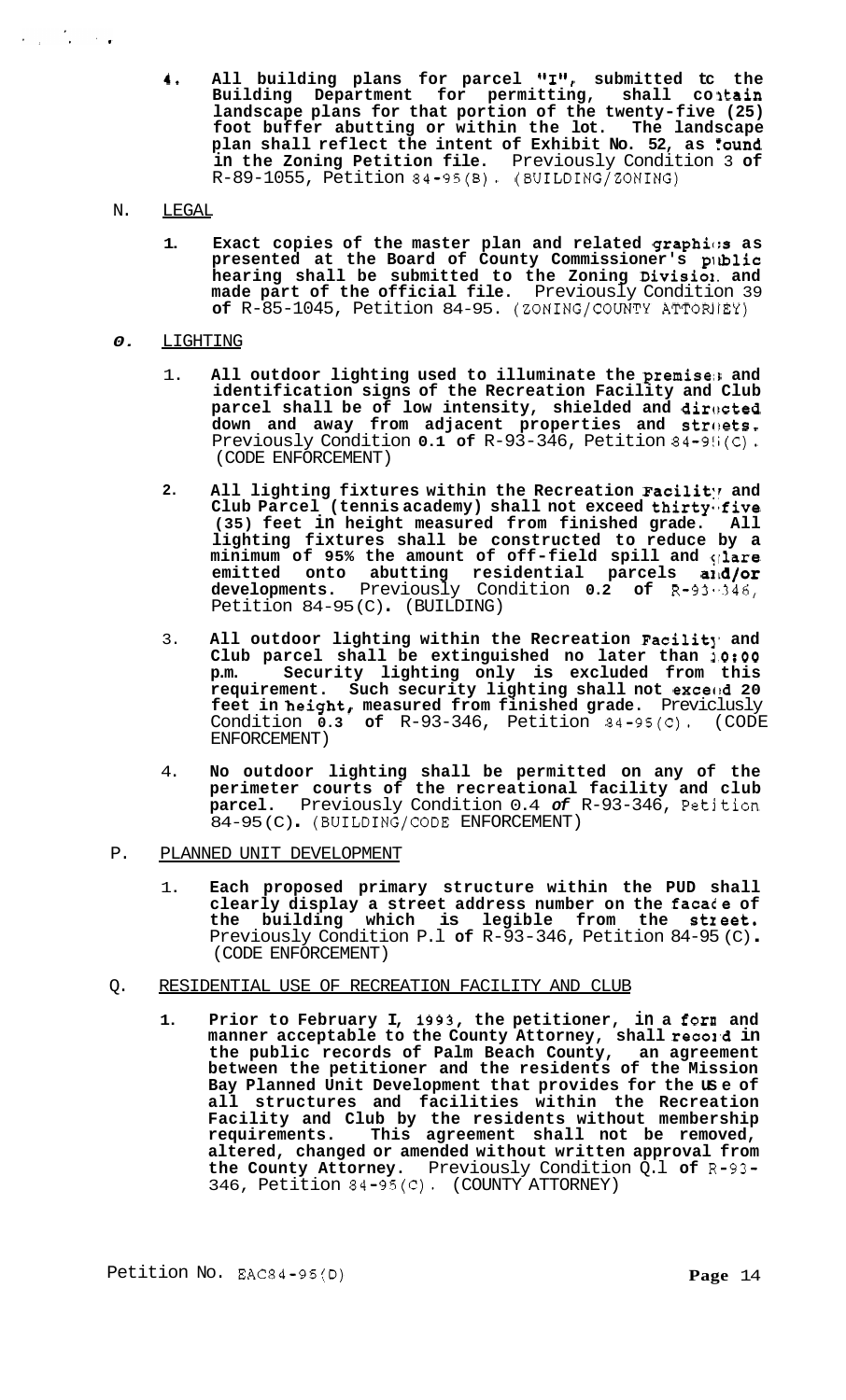# R. RECYCLE SOLID WASTE

- 1. **The property owner and/or lessee (s) shall participate in**  a recycling program when available in the area. Material **to be recycled shall include, but not be limitecl to, paper, plastic, metal and glass products.** Previously paper, plastic, metal and glass products. Previously<br>Condition R.l of R-93-346, Petition 84-95(C).(SWA)
- **S.** SCHOOL BOARD

- **1. Petitioner shall show a 20 acre elementary school site on the Mission Bay PUD Master Plan.** Previously Conditim 22 **of** R-85-1045, Petition 84-95. (ZONING/SCHOOL BOARD)
- **2. Petitioner shall dedicate the 20 acre school site t3 the School Board of Palm Beach County.** Previously Condition 23 **of** R-85-1045, Petition 84-95. (SCHOOL BOARD)
- **3. Transfer of Title and Warranty Deed to the school site,**  and a survey showing and describing the metes and **b**)un**ds of the school site shall be delivered to the School '3oard within six (6) months of the effective date of the resolution of approval by the Board of C'mnty Commissioner on the subject PUD.** Previously Conditim 24 **of** R-85-1045, Petition 84-95. (SCHOOL BOARD)
- **4. Petitioner shall be responsible for the school site to be at final developable grade elevation prior to the S8:hool Board construction.** Previously Condition 25 of  $15-85-$ 1045, Petition 84-95. (SCHOOL BOARD/ENGINEERING)
- **5. Pedestrian signalization to and from the school site**  shall be installed by the petitioner when **warranted** by **both the School Board and County Engineer.** Previously Condition 28 **of** R-85-1045, Petition 84-95. (S1:HOOL BOARD/ENGINEERING)
- **6. Petitioner shall place with the School Board of Palm Beach County, a letter of credit in the amount veri:lying the designing, engineering, and construction cost for the provision of water and sewer, paved road access and site elevation requirements to permit the construction of a school on the property in accordance with a time schedule, put forth by the Palm Beach County Sc:hool Board.** Previously Condition 29 **of** R-85-1045, Petitio? 84- 95. (SCHOOL BOARD/ENGINEERING)

# T. SIGNS

1. **No freestanding point of purchase signs shall be al:.owed on the Recreation Facility and Club parcel.** Previously Condition T.1 of  $R-\frac{93-346}{R}$ , Petition  $\frac{34-95}{C}$ , 'CODE ENFORCEMENT)

# **U. USE** LIMITATION

- **1. Reasonable precautions shall be exercised during site development to insure that unconfined particulates 'dust particles) from this property do not become a nuisan1:e to neighboring properties.** Previously Condition 31 **of** 1:-85- 1045, Petition 84-95. (CODE ENFORCEMENT)
- **2. Reasonable measures shall be employed during site development to insure that no pollutants from this property shall enter adjacent or nearby surface wa1.ers.**  Previously Condition 32 **of** R-85-1045, Petition 81-95. (CODE ENFORCEMENT)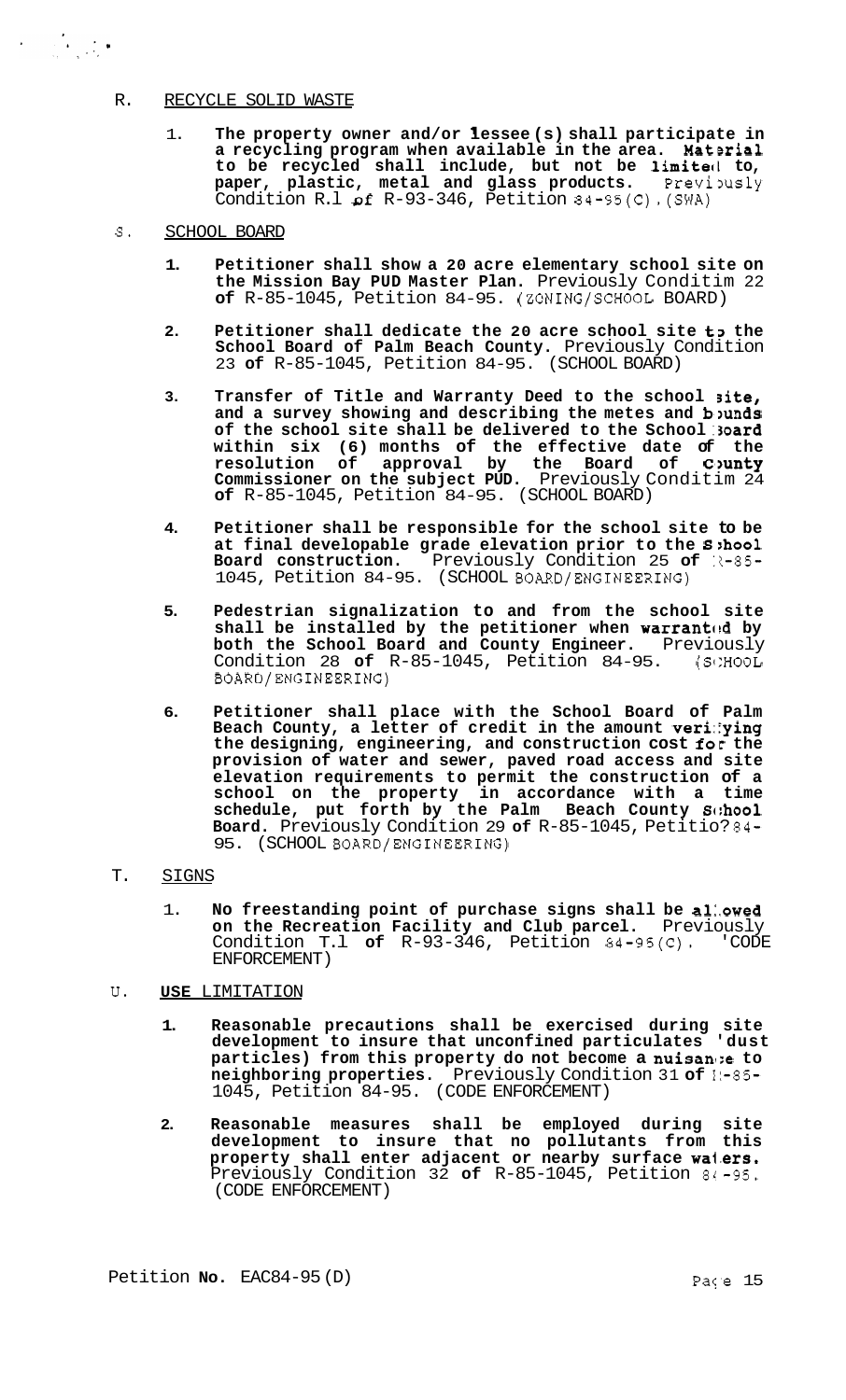- **3. Mission Bay Development Company, Inc. agrees to provide and maintain heavy duty silencers for all drainage ]?umps to be operated within the Mission Bay Planned Unit Development.** Previously Condition 35 *of* R-85-L045, Petition 84-95. (CODE ENFORCEMENT)
- **4. Mission Bay Development Company, Inc. agrees not to commence land development activities involving lleavy equipment prior to** *7:OO* **a.m.** Previously Condition **:36** *of*  R-85-1045, Petition 84-95. (CODE ENFORCEMENT)
- *5.*  **Mission Bay Development Company, Inc. agrees to coltduct no land development activities or tree removal activ:.ties**  in the canal right-of-way located contiguous to the **western property line of the Mission Bay Planned Unit Development bordering the Loggers Run Planned Unit Development.** Previously Condition 37 *of* R-85-3045, Petition 84-95. (CODE ENFORCEMENT)
- *6.*  **Structures in the commercial pod of this Planned Unit Development shall be limited to two stories in hcight above grade, and in no event shall the height of the**  finished roof exceed 30 feet. Previously Condition  $\cdot$  0 of R-85-1045, Petition 84-95. (BUILDING) R-85-1045, Petition 84-95.
- *7.*  **Mission Bay Development Company, Inc. agrees to prcvide single family, detached homes, satisfy minimum progerty**  development regulations of Section 500.21.k.4.a. **Family Detached** - **Separate) or Section 500.21.k.4.c. (Single Family Detached** - **Patio Home) in addition tc the**  twenty-five (25) foot Planned Unit Development buff(r in **the southwest development parcel as provided in the Master Land Use Plan of the Mission Bay Planned Unit Development. All single family units in this parcel shall be limited to a maximum thirty (30) foot roof height as defined in the Zoning Code."** Previously Condition 4 *of* R-89-1055, Petition 84-95(B). (ZONING/BUILDING)
- 8. **NO outdoor loudspeaker systems shall be permitted on the Recreation Facility and club parcel.** Previously Condition U.8 of R-93-346, Petition 84-95(C). (CODE ENFORCEMENT)
- 9. **No more than two major tennis events per year shall be allowed on the Recreation Facility and Club (tennis academy) or Aquatic Center parcels. For the purposs of this petition, a major event shall mean an event, such as a tournament, exhibition, or meet,WhiCh lasts more than**  three (3) days, with a maximum duration of ten (10) diys. **No major events shall be allowed without first obtailing a Special Permit for a Temporary Event from the 2o:ling**  Division and a special permit from the County Engineer. Previously Condition U.9 *of* R-93-346, Petition 84-95 (C) . (CODE ENFORCEMENT/ZONING)
- **10. Total gross floor area for the Recreation Facility and Club parcel shall be limited to a maximum of 12** *,750*  **square feet of clubhouse, accessory offices and accesltory uses, as permitted within a residential parcel af a**  Planned Unit Development in accordance with the Uni:ied **Land Development Code (ULDC).** Previously Condition **1J.10**  *of* R-93-346, Petition 84-95 (C) . (BUILDING)
- **11. No temporary tennis events shall be allowed on the**  Recreation Facility and Club (tennis academy) or Aquatic Center parcels without first obtaining a Special Permit **for a Temporary Event from the Zoning Division amd a**  special permit from the County Engineer. For the purpose of this petition, a temporary event shall mean an event, such as a tournament, exhibitions, or meets wlich

 $\label{eq:2} \frac{1}{2} \int_{\mathbb{R}^3} \frac{1}{\sqrt{2}} \, \frac{1}{\sqrt{2}} \, \frac{1}{\sqrt{2}} \, \frac{1}{\sqrt{2}} \, \frac{1}{\sqrt{2}} \, \frac{1}{\sqrt{2}} \, \frac{1}{\sqrt{2}} \, \frac{1}{\sqrt{2}} \, \frac{1}{\sqrt{2}} \, \frac{1}{\sqrt{2}} \, \frac{1}{\sqrt{2}} \, \frac{1}{\sqrt{2}} \, \frac{1}{\sqrt{2}} \, \frac{1}{\sqrt{2}} \, \frac{1}{\sqrt{2}} \, \frac{1}{\sqrt{2}} \, \frac$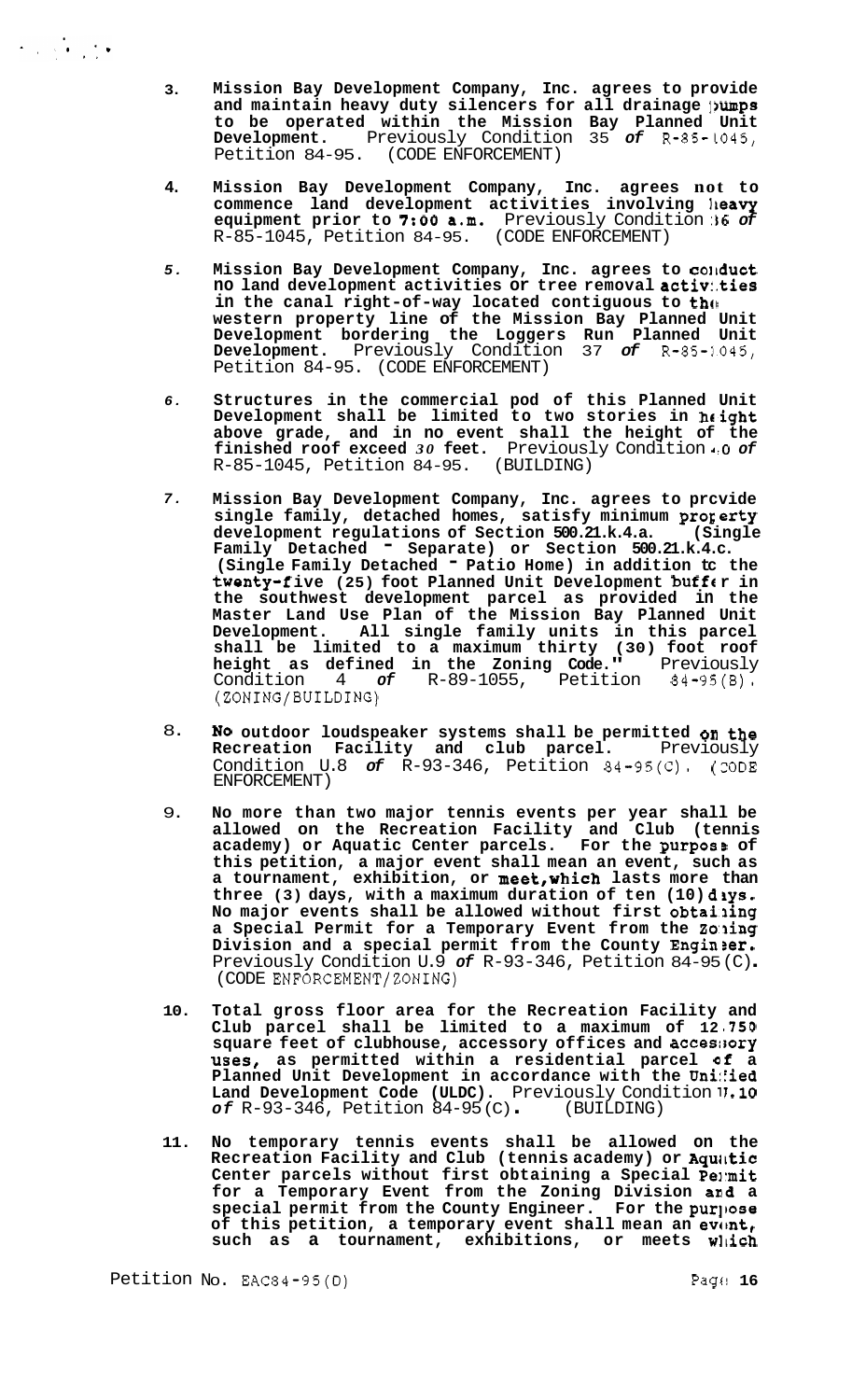**requires more parking than can be provided OIL the Recreation Facility and Club or Aquatic Center parcels and has a maximum duration of three (3) days.**  Previously Condition U. **11 of** R-93-346, Petition 84-95(C). (CODE ENFORCEMENT)

12. **No outdoor activities shall be permitted on the Recreation Facility and Club parcel after 1O:OO ]?.m.**  Previously Condition U.12 **of** R-93-346, Petition 84-95(C). (CODE ENFORCEMENT)

#### **V.**  VEGETATION PRESERVATION

**1. The developer shall relocate and/or preserve exi sting significant native vegetation wherever possible and shall incorporate said vegetation into the project design. Appropriate measures shall also be taken to protea;. any individual trees and/or preservation areas during site clearing and construction. Landscape materials used shall be compatible and noncompetitive with nirtive vegetation.** Previously Condition 30 **of** R-85-:.045, Petition 84-95. (ZONING)

# **W.** COMPLIANCE

 $\label{eq:2} \frac{1}{2} \int_{\mathbb{R}^3} \frac{1}{\sqrt{2}} \int_{\mathbb{R}^3} \frac{1}{\sqrt{2}} \int_{\mathbb{R}^3} \frac{1}{\sqrt{2}} \int_{\mathbb{R}^3} \frac{1}{\sqrt{2}} \int_{\mathbb{R}^3} \frac{1}{\sqrt{2}} \int_{\mathbb{R}^3} \frac{1}{\sqrt{2}} \int_{\mathbb{R}^3} \frac{1}{\sqrt{2}} \int_{\mathbb{R}^3} \frac{1}{\sqrt{2}} \int_{\mathbb{R}^3} \frac{1}{\sqrt{2}} \int_{\mathbb{R$ 

1. Condition 9 **of** R-89-1055, Petition 84-95(B), xrhich currently states:

> **"Failure** to comply with any conditions of approval **may result in the denial or revocation of a building permit; the issuance of a stop work ol-der; the denial of a Certificate of Occupancy on any building or structure; or the denial or revocation of any permit or approval for any developer-orner, commercial-owner, lessee, or user of the sutject**  property. Appeals from such action may be taken to **the Palm Beach County Board of Adjustment or as otherwise provided in the Palm Beach County Zcning Code. I@**

# **Is hereby amended to state:**

**As provided in Zoning Code Sections 400.2 and 402.6, failure to comply with any of these conditions of approval at any time may result in one or more of the following:** 

- a. The denial or suspension of a building permi: or **certificate of occupancy and use; the issuance of a stop work order; the denial or suspension of any permit or approval for any developer, owler, contractor, agent, tenant, lessee, or user of the subject property;**
- **b. The revocation of any special exception and any zoning which was approved concurrently with the Special Exception as well as any previously gra:lted certifications of concurrency or exempt:ions therefrom;**
- **C. Rezoning of the property;**
- **d. The addition or modification of conditicms, including a requirement that the developrlent conform with updated standards of developrlent applicable at the time of the finding of 110ncompliance;**
- **e. Citation of the property owner for violation of the Zoning Code.** Previously Condition W.l **of** R-93-246, Petition 84-95(C). (MONITORING)